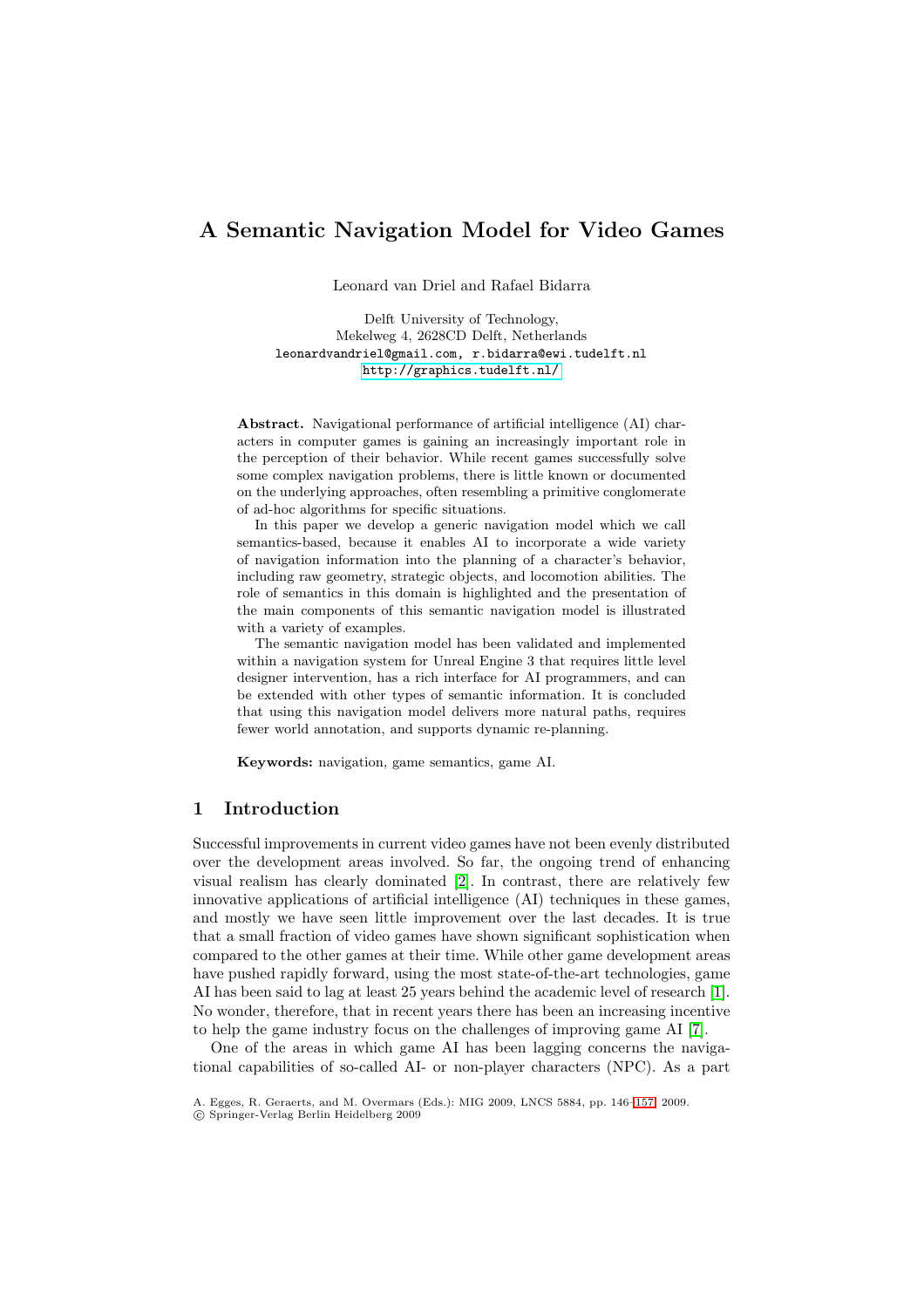of the game AI, navigation is typically concerned with spatial search and path execution (how do you go from A to B?), and it is clearly distinct from the higher-level decision making process (where to go?, why should you go to B?). One of the problems faced by navigation in current games is that it has too often been tightly built up around the  $A^*$  algorithm, which has stimulated the development of graph-based navigation algorithms and released an abundance of  $A^*$  variants to run optimally under specific resource constraints. Still  $A^*$  is only an algorithm and by far not a general solution to navigation [6]. As the requirements on navigation become more and more complex, devising suitable heuristics for A\* turns very difficult, leaving us with Dijkstra's algorithm, which isn't but a good exercise on dynamic programming. We believe that although A\* or Dijkstra may be good solutions for a large number of isolated [p](#page-11-2)roblems, they should not be the starting point of the development of a navigation system.

In our view, navigation is about understanding the direct relation between the world and a moving character. This implies a significant shift in focus, from the field of low level search, typically associated with the  $A^*$  algorithm, to what we call a semantic perspective, in order to capture and understand the environment from the point of view of movement and positioning. In the context of this paper, we define navigation as "the act of guiding a body through space-time". In practical terms, navigation deals with the prediction and execution of motion. In order to predict the outcome of motion, one has to know the navigation space to look for feasible or optimal paths. Without prediction, navigation would be based on reflexes only, which is generally referred to as steering. In order to execute motion, one has to make actual moves based on the planned motion and react to discrepancies between the internal representation and the world.

The main advantages of our semantic navigation model can be summarized as follows:

- **–** it offers less restrictions to the design process, therefore allowing more complex game AI and a potentially richer and more challenging game play;
- **–** it is based on fairly invariant concepts, which are valid through a variety of domains and genres providing better reusability;
- **–** from a game development point of view, it provides a better link between disciplines, whereby both level designers and AI programmers share the same concepts and can therefore enable them to work together more closely.

In this paper, we first outline the basics of our semantic approach (Section 2), proceed with the development of the navigation model (Section 3), and then describe how we have implemented this in a practical setting, together with the results we obtained (Section 4) and end up drawing some conclusions (Section 5).

# **2 Game Semantics**

Semantics is gen[era](#page-7-0)lly defined as the study of meaning and rel[ati](#page-10-0)ons among signs. In our present scope, game semantics is concerned with the structure and meaning of game elements, such as level geometry and player characters [9].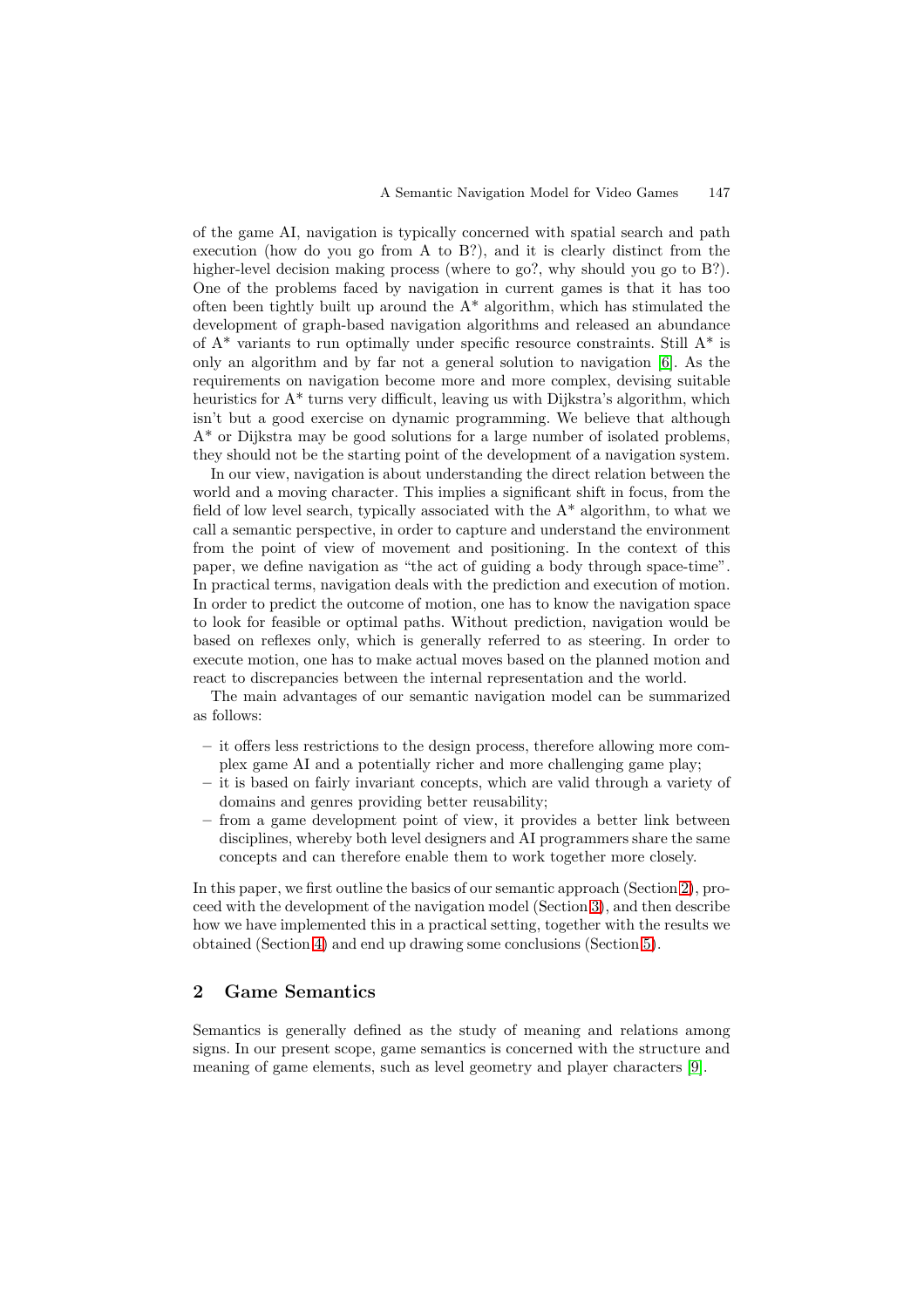#### **2.1 Navigation and the Current Lack of Semantic Structure**

When designing game AI or a navigation system, explicit semantics become important because game mechanics needs to be explained, e.g. how should an AI character respond to a constantly changing world [4]. While human players can be very flexible in dealing with game semantics, an artificial player requires a designer that is well aware of this semantics in order to make the AI understand the game. This becomes apparent with some examples that show the link between semantics and daily game development. Here we focus [on](#page-11-3) cover finding, because it is a very important and complex game play element in many modern games.

When a level designer creates the world geometry, he creates floors, walls, obstacles, and ledges based on specific interaction options between players and the environment. For example, a rock can be placed in such a way that it provides excellent cover close to the enemy base, so that an experienced human player will be able to recognize its tactical significance, while an AI character's cover finding algorithm might miss it. Here the understanding of the designer is not shared by the AI because it lacks a structure to contain such information.

Conversely, in that same level setting, we can imagine the level designer marking positions that are suitable for taking cover. This does allow the designer to accurately model the AI behavior for planning covered paths or escaping from a line of fire. However, it also reduces the AI's understanding of a covered area to a set of marks. Here, the designer's understanding of cover is explained to the AI in only a restricted form. This AI will be limited to the designers ability to spot good covered positions. Even worse, such an AI character will be completely exposed if the level geometry is changed afterward.

As a final example, imagine a player and an AI character having to cooperate during a fire fight and, say, both have a proper understanding of being exposed or in cover. At some moment, the latter decides to take cover behind a nearby rock. However, by arrival it fails to take actual cover, because the player was already standing there. The AI does not understand how its teammate's presence conforms to its understanding of cover, and it is now both fully exposed and blocking its teammate's line of fire.

What these examples have in common, is a lack of semantic structure due to a poor distribution of understanding among game development domains like level design, game play, and AI.

#### **2.2 Our Approach**

The semantics of game elements deals with the multiple domains of game development and how different building blocks of the game are understood in each domain. Here *understanding* is the relation between meaningful information and the domain where it is interpreted. Because games cope with a limited storage space, we can assume that all internal data is meaningful in some way in some domain. This includes cover markers that are meaningful to the AI, or texture data that is meaningful to the rendering pipeline, but also the game's storyline, which is mostly meaningful to the player, but often not to the AI.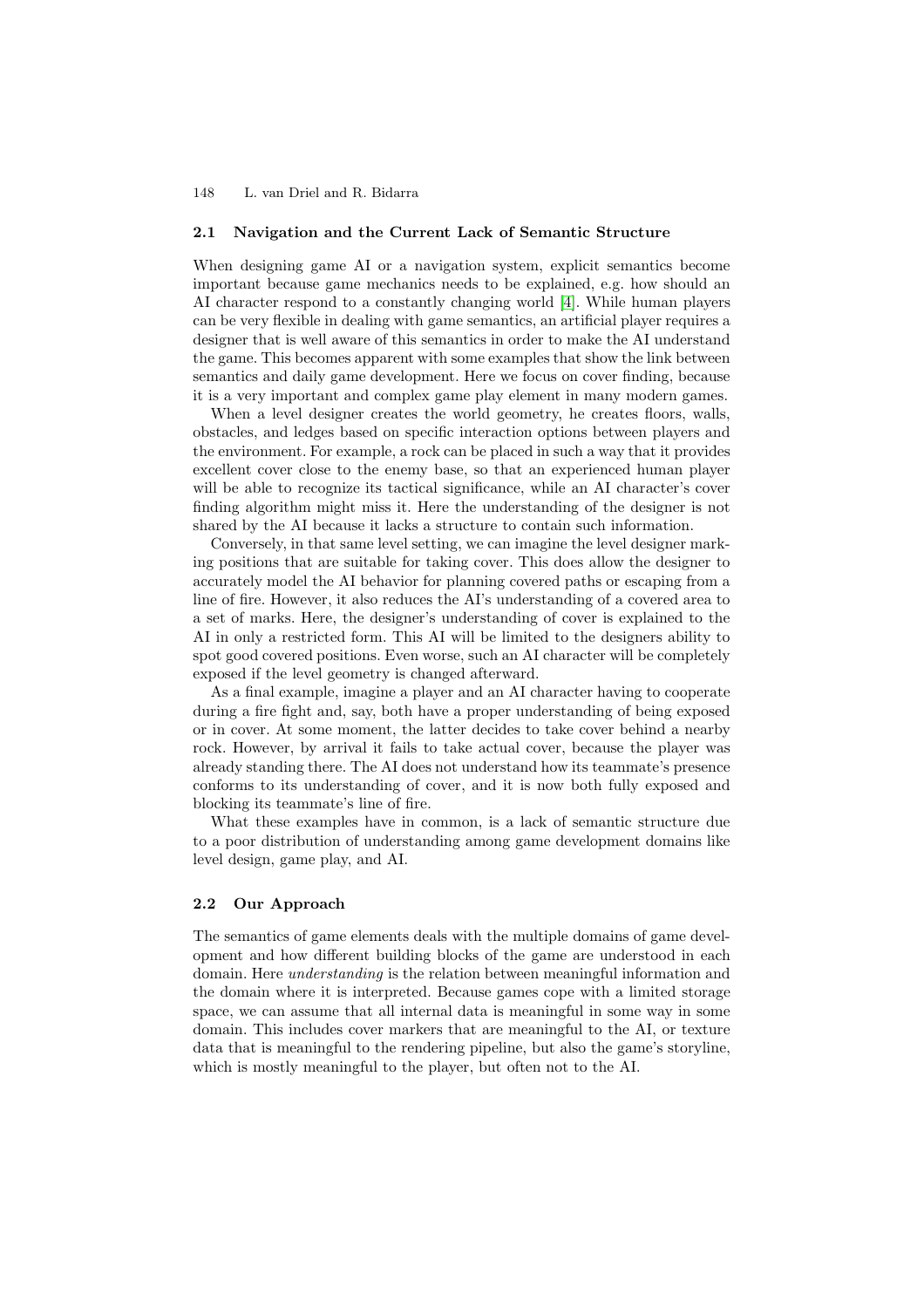An important element of a semantic model is the *concept*, which groups similar understanding of different data or in different domains. Domains can be level design, game play programming, but also the AI subsystem. For example, players base their understanding on the video output and AI on game data, but they both can have the same understanding of a bridge to cross a river. Here the bridge is the concept of an accessible surface for crossing a river.

*Semantic navigation* is an approach to navigation with a focus on the semantic model of the navigation AI. The key in creating a semantic navigation model lies in the identification of relevant *concepts* in the game. Concepts allow us to define navigation problems and solutions in a *domain*-*invariant* way. The latter is very important, because it allows us to design a navigation system without the restrictions of tools, languages and hardware resources.

As an example, we will look at how we define a spatial area over different domains. AI systems in general are very single-position oriented, mostly because a single point in 3D space is a very compact and unambiguous representation. Therefore a path often consists of a sequence of way-points starting at position A and ending at B. Instead, a level designer will rarely think of a single spot, but more of an area that is bound by all kinds of criteria like visibility, distance, and even shape. While the programmer and the designer have different *representations*, they both indicate the same area. This calls for the concept we will later on refer to as *place*. With it, instead of trying to explain each other how they see it, both can issue a place in their own language, while it is up to the implementation of place to combine these different representations.

We propose to define a semantic model based on a set of concepts and representations. A concept is defined by the relations it has with other concepts, like how one concept restricts or modifies another. A concept has a representation for each domain in which it has a relevant meaning. We will refer to the correspondence between representations of one concept in different domains as the *translation* between these representations. It is these translations that make the semantic model consistent, because it is the translation that will eventually make a concept valuable; see a schematic example of this in Figure 1.



**Fig. 1.** Schematic representation of the relation between concept (white), domain (dark gray), representation (light gray), and translation (arrow) for "the shortest path"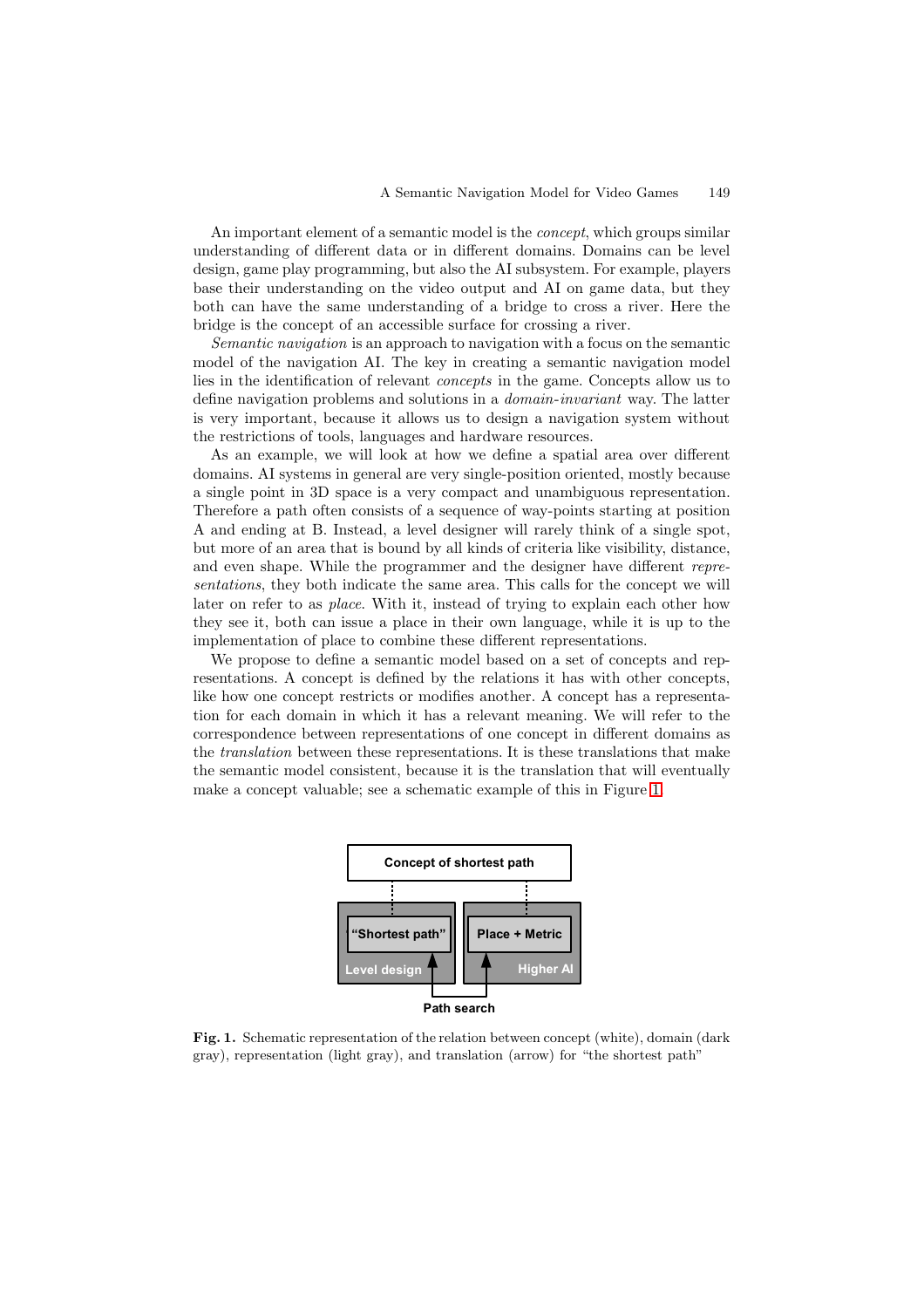Imagine, for example, an AI character that wants to move to a covered position because of an enemy approaching. The domains here are the behavior system and a locomotion system. Because the enemy is spotted, the behavior decides to go to a safe location because it wants to maximize chances of survival. The locomotion knows that a set of way-points leading to a position of low visibility is safe. It is the fact that we are able to *translate* safety in the domain of behavior to the domain of locomotion, that makes the concept of safety *valuable*. Generally such a translation exists and will probably require a way-point graph, cover evaluation, and a search algorithm.

Whether a translation can be implemented into a navigation system depends on the design and system limitations. This means that a consistent semantic model does not necessarily result in a feasible implementation model. We will refer to the feasibility or quality of such a translation as the *alignment* of two representations. In the previous example, if both representations of safety are well aligned, the locomotion system will offer the behavior system a path that does maximize the chances of survival.

Defining a general concept in the programming language of a large domain can be a complicated step, but it can be overcome by sub-dividing concepts and domains into more specific concepts for smaller domains. While a more specific concept is less relevant in general, it will have more concrete representations in a set of sub-domains. This approach leads to a concept hierarchy of general and specific concepts, which meets both a wide range of domains and the specific nature of all sub-domains. As we move down the hierarchy, the definition of concepts becomes more implementation specific. This process of exchanging generality for ease of representation, will be referred to as *mixing*. Take, for example, the concept of a path, that an AI character can use to move from one point to another. Instead of trying to directly represent a path, we first introduce the concept of a way-point, which is a position on the path. Using the concept of way-points, we can easily implement a path by moving in a straight line from way-point to way-point. Here the general path concept has been *mixed* with the domain specific use of point locations in programming languages.

The implementation of a navigation system that is based on a semantic model, is in many ways the same as one without it. We still need module interfaces, search algorithms, data models, and so on. However, by implementing the former we also create a powerful language that has been explicitly defined through concepts. Such a language can be used to define complex relations and even new concepts, without having a direct impact on the implementation. We not only define these rules of the game implicitly in programming code, but also explicitly in the semantic model, allowing them to be understood by the AI.

The semantic model provides structure to the implementation in different ways depending on the extensiveness of the concept *hierarchy*. This hierarchy can be used as a basis for the class hierarchy of an object-oriented software design. The representations of concepts can be used to derive data models for our classes. The meaning of a representation can be implemented by the functions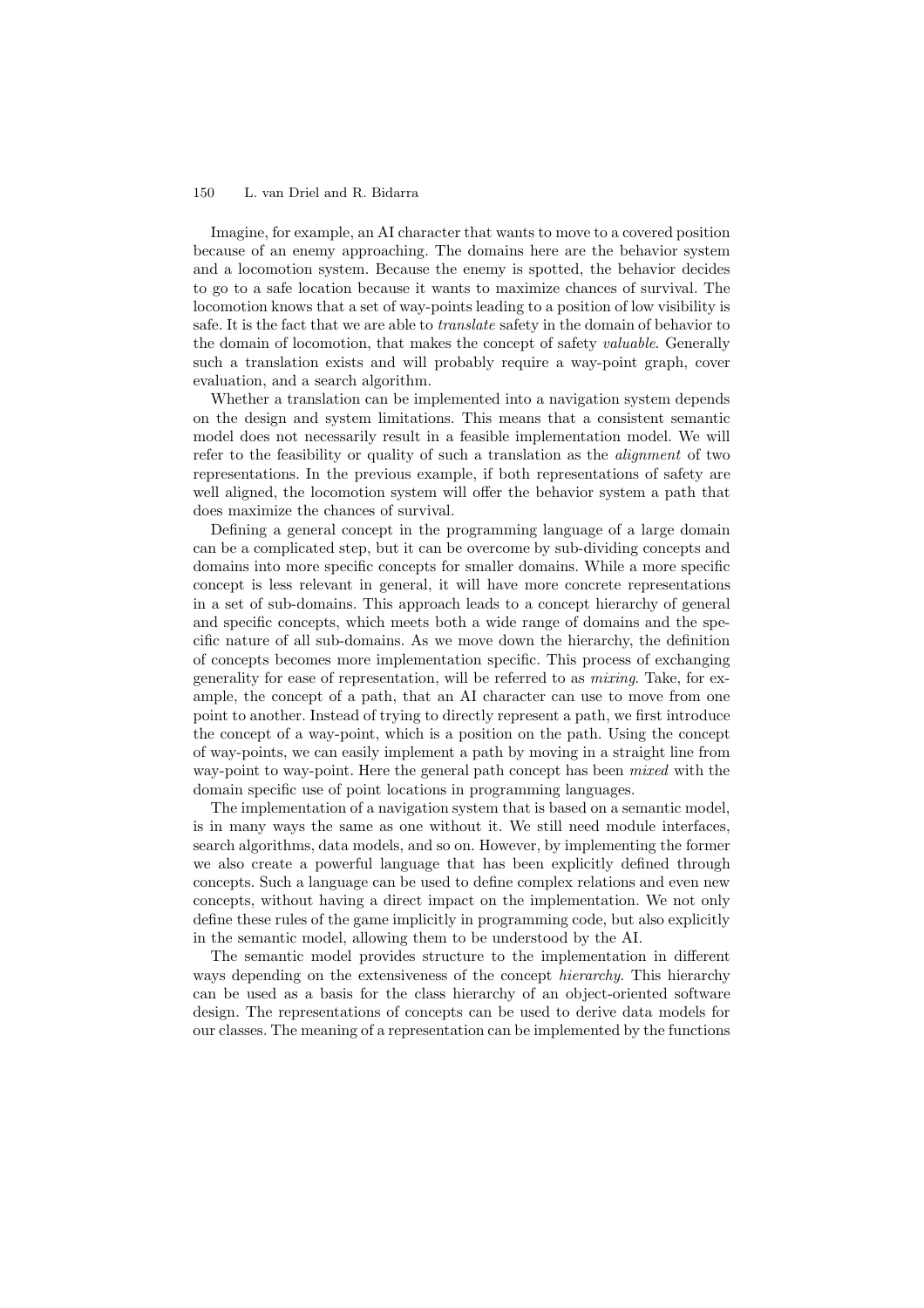that operate on this data. This allows us to group functionality based on its role in the semantic model and on the domain it provides meaning for.

A part of the implementation will deal with the translation of representations. This will determine the alignment of the data. For example, for good alignment of the path concept, we should either have a static world geometry, or regularly update the navigation grid. Clearly the alignment and the frequency of this updating are related.

# **3 Semantic Navigation Model**

Navigation is a fundamental AI component in the action-adventure games genre. It supports many AI components and plays a principal role in connecting the general AI to the game world. In general, navigation deals with the problem of guiding objects, more specifically finding paths.

Although the area of navigation originates in search algorithms and system design, we choose to approach it from an abstract, conceptual level, before we advance towards its design and implementation level. Because navigation is not a goal by itself, we start by identifying the domains that define the semantics for our model. Next we group all representations in the domain set into concepts that will form the basis of our navigation model.

#### **3.1 Domains**

Our design of a semantic navigation model starts by investigating the domains that relate to navigation, because it is within these domains that the initial need for navigation arises. This investigation is based on a simplified view on today's game development process [5][10]. Our choice of domains covers the key domains relevant to ensure a wide applicability, rather than attempting to fit all development process details into one single model.

We will deal with two classes of domains, namely game development and system components. Within *game dev[elo](#page-11-4)[pme](#page-11-5)nt*, there are two domains particularly interested in navigation: the level designer and the AI programmer.

The *level designer* creates the level geometry and places a variety of special objects and markers in this environment. From his perspective, it is important to understand how the design affects the behavior of an AI character, limiting its behavior or creating opportunities. A level designer, therefore, requires a visual representations of concepts that provide feedback during the design process.

The *AI programmer*, in turn, designs the behavior of the AI using a programming language. From his perspective, concepts will mostly be represented by a single name referring to, for example, an object-oriented class. For the AI programmer, it is important that concepts refer to real-life behavior and navigation. The AI programmer will further rely on graphical representations for both debugging purposes and the visual representation used by the level designer.

In the class of *system components*, we distinguish the domains of higher AI and motion control. The *higher AI* is a general decision making component, which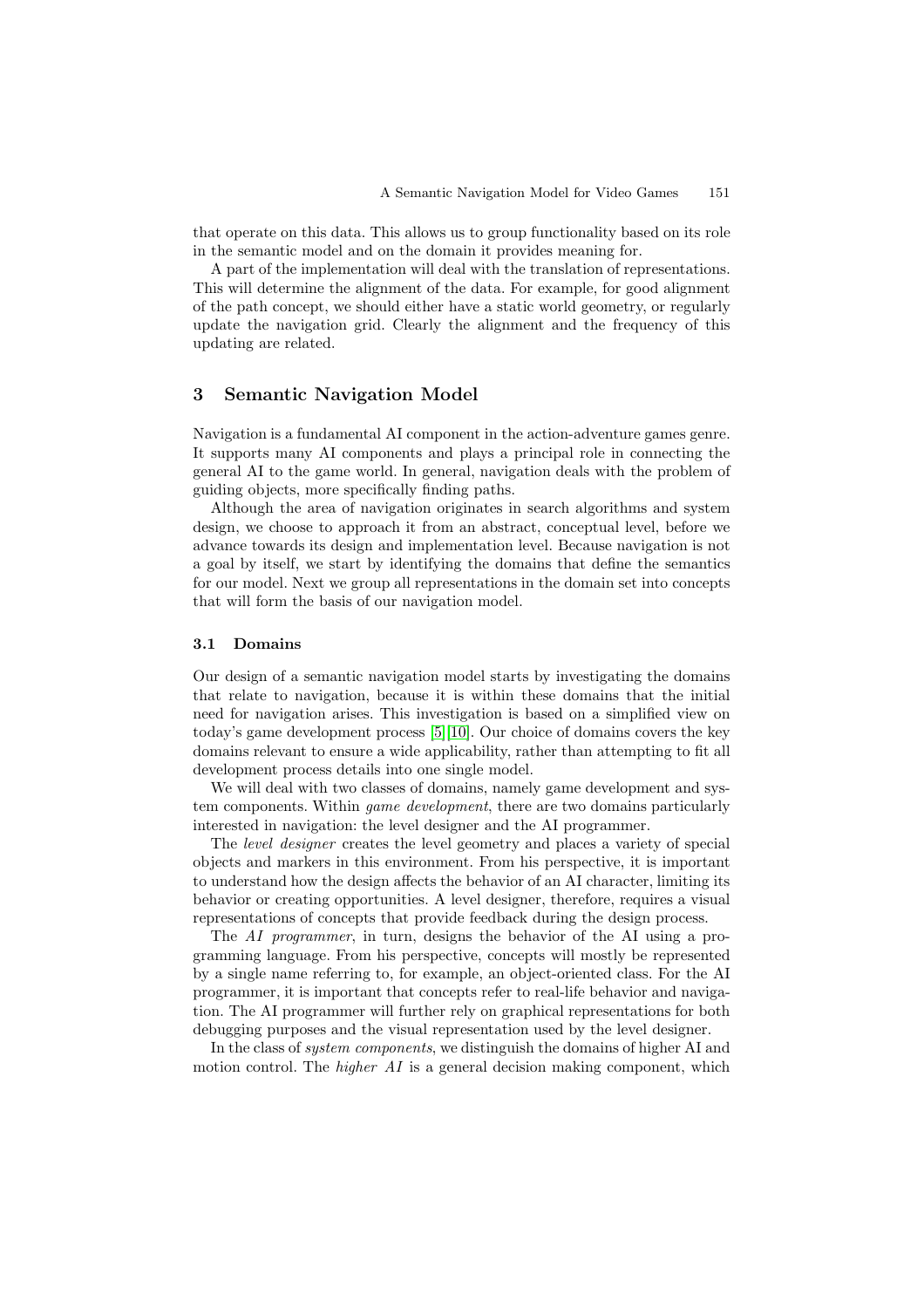deals with decisions that are unrelated to navigation, like strategy, intuition, and emotion. The higher AI uses implicit descriptions of a path, e.g. by specifying the start and end positions. It is mostly concerned with understanding the link between its goals and such specifications. In order to plan its actions, the higher AI must also understand the cost of trying to reach these goals.

The *motion control* component coordinates a character's movement in terms of animation and physics simulation. Therefore, it has to understand how a route can be traversed based on some explicit definition like a sequence of way-points. While motion control has a subjective role compared to the higher AI, it does take part in the feedback from the world to the higher AI.

#### **3.2 Concepts**

The initial process of identifying representations and shaping concepts has been performed in previous research [3], which was geared towards the development of an action-adventure game. Based on that experience, we now derive our semantic model in a top-down fashion, starting at the top of its concept hierarchy with the trivial concept of *navigation*. From there, we look for implementation invariant concepts that describe navigati[on](#page-11-6) across all relevant domains.

**Path and space.** The first sub-division in the concept hierarchy is one rather abstract, as we define the concept of navigation based on the sub-concepts of path and space. A *path* is a way for a character to move about in the game world. As the higher AI formulates goals, it needs a way of expressing them in navigational terms.

The navigation *space* is the collection of all possible paths to navigate, including all traversible surface, open doors, and accessible switches. The explicit definition of this collection is important to test path existence and to quantify path quality. We define a navigation problem as an optimization problem over the navigation space (e.g. the safest path away from danger).

**World and ability.** The game world is the collection of all game elements, including level geometry, movable objects, and characters. The player is presented with a representation of this world, 'dressed' in pretty textures, particle effects, etc. For the purpose of navigation, one has to 'look through' this dressing and see the elements that matter to navigation, i.e. the navigation space. Although conceptualizing the game world is a simple step, it is important to group all views on this same world into a single concept. The concept of space describes the game world from the perspective of an AI character. This world is primarily created by the level designer, who shapes the geometry and places obstacles and passages, and it is generic in the way it will be used by both human players and AI. It is therefore the perspective of the AI character that filters the world to this concept of space.

We also introduce the concept of ability, from an AI's perspective, defined as a means of a character to change itself and the world for navigation purposes. The most common ability is walking, which changes the position of a character. An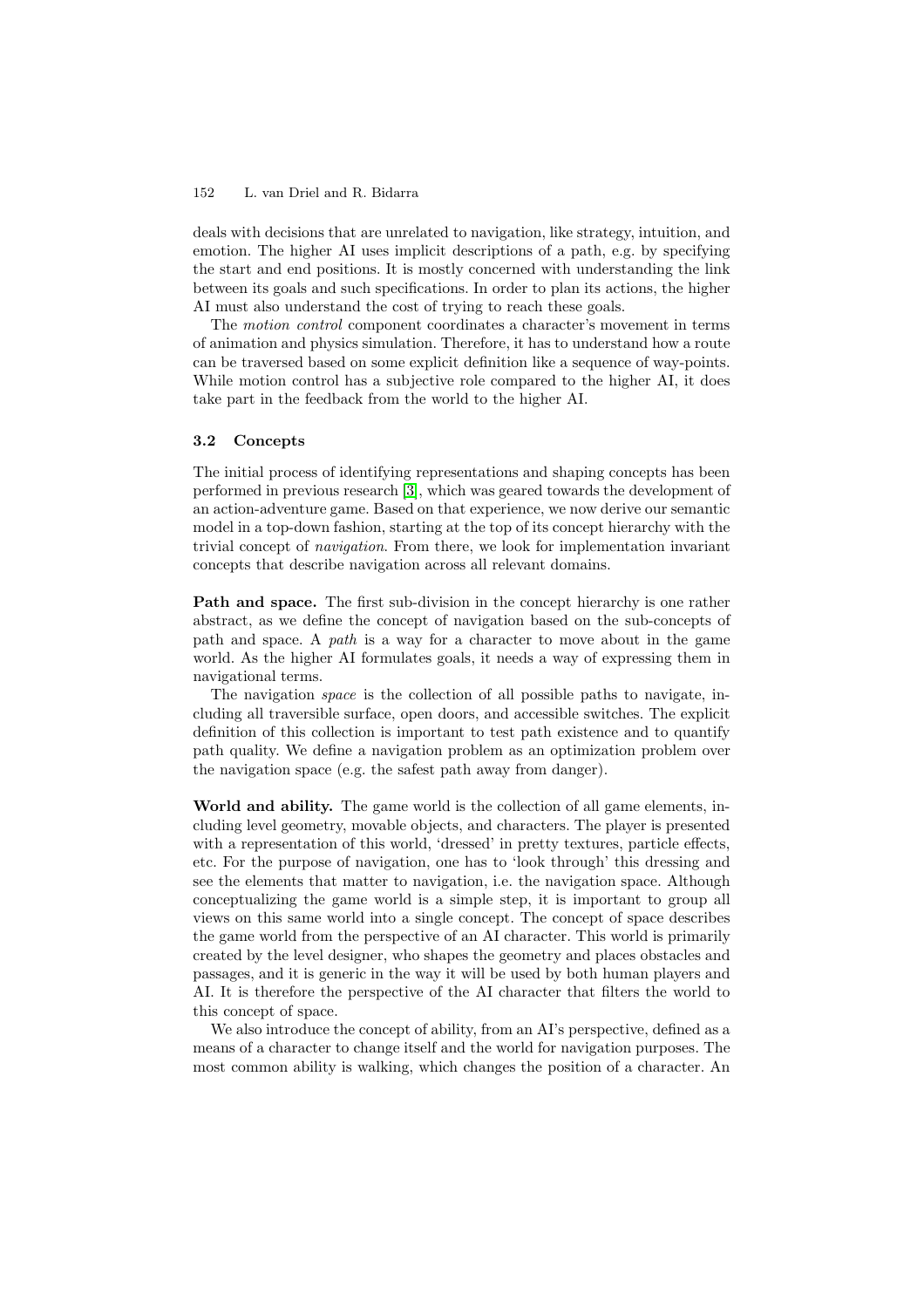AI character becomes more versatile by adding navigation abilities like jumping, opening doors or pushing objects. While the game world remains the same, an increase of abilities makes the AI perceive a richer world with more paths.

Place and metric. In order for an AI character to move, it has to somehow specify its intentions or desired state, for example the desire to be in a safe location. Although it might not be a specific location that the AI has in mind, there must be some way of anchoring the navigation to the world geometry. Therefore we introduce the concept of place, which is a sub-set of space. A *place* can be a single explicit location, but also a disjoint area.

A navigation solution is always restricted to some part of the environment, for example, related to the current or future position of a character. The place concept defines such a part of the environment, ranging from a single point to a large or scattered area. Using places, we can restrict the solution set by defining where the path begins and ends, and restricting the path as a whole.

The concept of place offers the AI character a large variety of paths and possibilities, through which it can roam freely using its abilities. However, when the AI has a clear goal, it typically searches for a single, optimal path. In order to evaluate places and paths, we introduce the concept of metric. A *metric* is a function that maps a place or path onto a real value. This makes places and paths comparable and allows for a definition of optimality.

In order for the higher AI to specify what navigation can do for its goals, it has to express them in terms of a metric. For example, to find the shortest path, a metric of distance is needed. In practice, these goals require much more complex metrics which measure not only distance, but also cover, visibility, and health change. Such metrics can be achieved by combining several primitive metrics into a single real value, for example using linear combinations or thresholds.

In the domains of level design and AI programming, the visualization of a metric is most important. For a level designer, it is not only important to see the possible paths to navigate, but also which ones will be preferred by the AI, and under which circunstances. For example when placing objects that provide cover, it is important to see how the AI will evaluate these places.

# <span id="page-7-0"></span>**4 Practice**

The semantic model presented in the previous section offers a generic approach to navigation in video games, transparently dealing with semantics on various domains. In this section, we develop a further refinement of our semantic model toward an actual implementation based on more specific system requirements, and provide the link between concepts and software. Finally, we briefly evaluate our semantic approach and reflect on the advantages of a semantic model for navigation.

### **4.1 Refining the Model**

Our generic approach allowed us to think of navigation without the restrictions of system design, implementation, and hardware. It is the platform on which video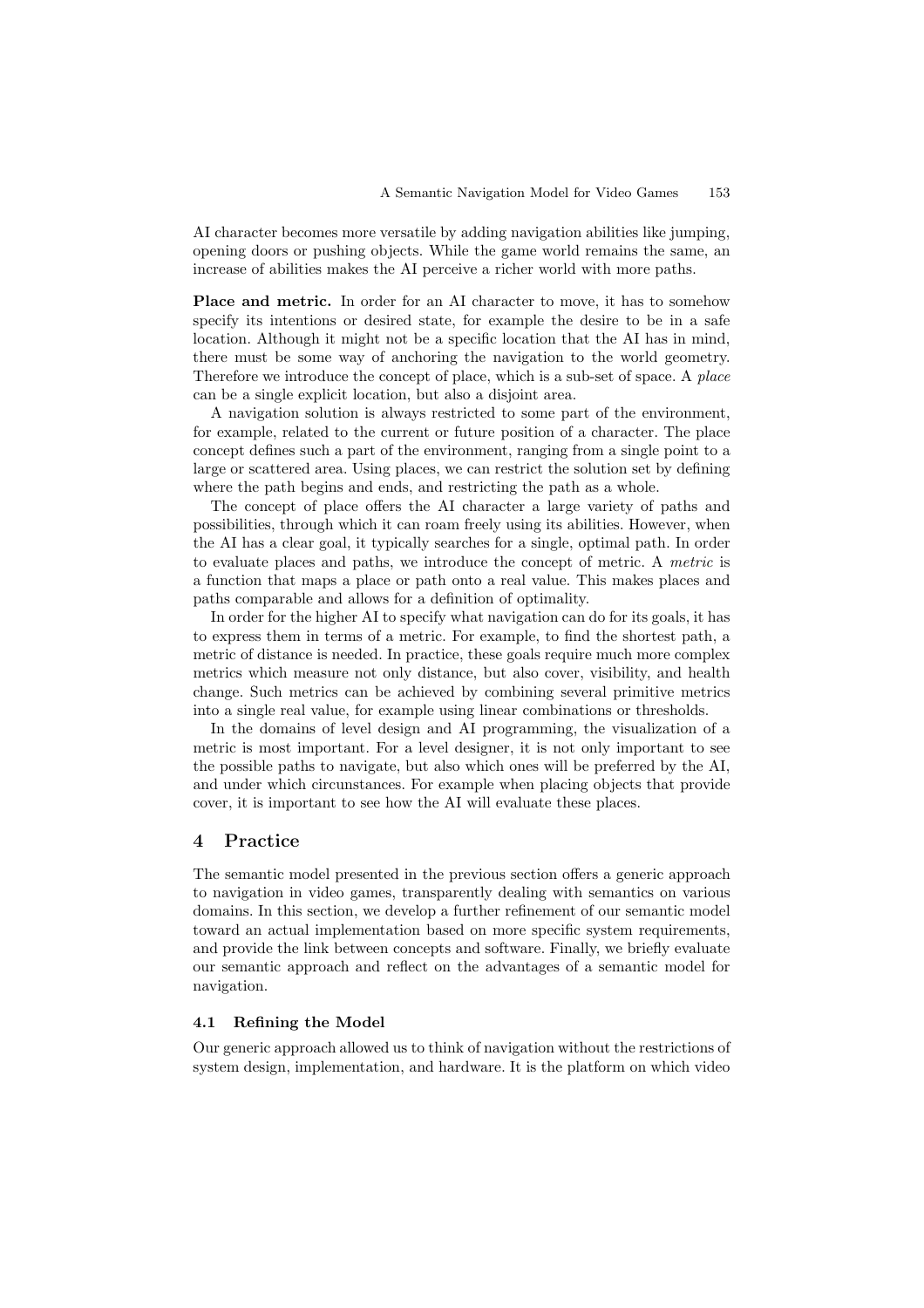games run that enforces these restrictions, not games or AI itself. Therefore, in order to progress in the areas of games and AI, it is important to meet these restrictions in the end, instead of starting with them.

Moving from a generic semantic model to a navigation system implementation, we introduce new concepts that gradually mix generic concepts with implementation concepts. Here we respect the domains of game developers and system components, while we express their representations in a programming language. It is important here, not to confuse the system components with the actual implementation.

**World and ability.** Our characters move by walking or jumping, and it is thus the surface of the level geometry that is of interest to navigation. To represent both the geometry and the topology of this surface in the higher AI domain, we take a cell-decomposition approach to construct a graph of spatial nodes that can cover the curved plane of the level geometry, which is similar to a navigation mesh [8]. Here the graph captures the topology, by defining links between locations where a set of paths can be traversed. Each node is accompanied with a 2D convex area that locally represents the geometry. We will refer to this graph representation as the *mesh.*

To translate between the geometric world representation and the mesh representation, we use collision traces to sample space. First the level geometry is decomposed into 2D areas, and convex sub-areas, called tiles, are traced out. Next the edges adjacent tiles are connected though links, which are also constructed based on collision traces. Because our collision traces are relatively cheap, we were able to implement a real-time translation, which is able to cope with slow but complex changes in the level geometry.

An ability is represented by the higher AI as a set of rules to test a subspace for applicability. For example, walking has rules about the steepness, the floor and the width of the collision cylinder that can be placed on top of the floor. Besides walking, we also introduced the abilities of crouching, jumping, and walking under all angles; see Figure 2. These are all simple variations on the rules of walking.

Abilities are used to identify convex areas and links for the mesh. This is a relation between ability and world, which allows a character specific view on the world. Each application of an ability i[n](#page-9-0) a specific location is an instantiation of this ability, to which we will refer as an *action*. An action is represented by an ability and a specification of where and how it is performed. This leads us to another representation of the mesh, namely as a set of related actions. This representation is of interest in the domain of motion control, because it represents all possible moves a character can make in a certain location, assuming the piecewise independence of motion steps.

**Place and metric.** We restrict the concept of place to the representations of a single location, a mesh element, or a set of places (on which one can perform the operations union, intersection or difference). Although restrictive, this notion is sufficiently rich for navigation while avoiding complex geometric evaluation.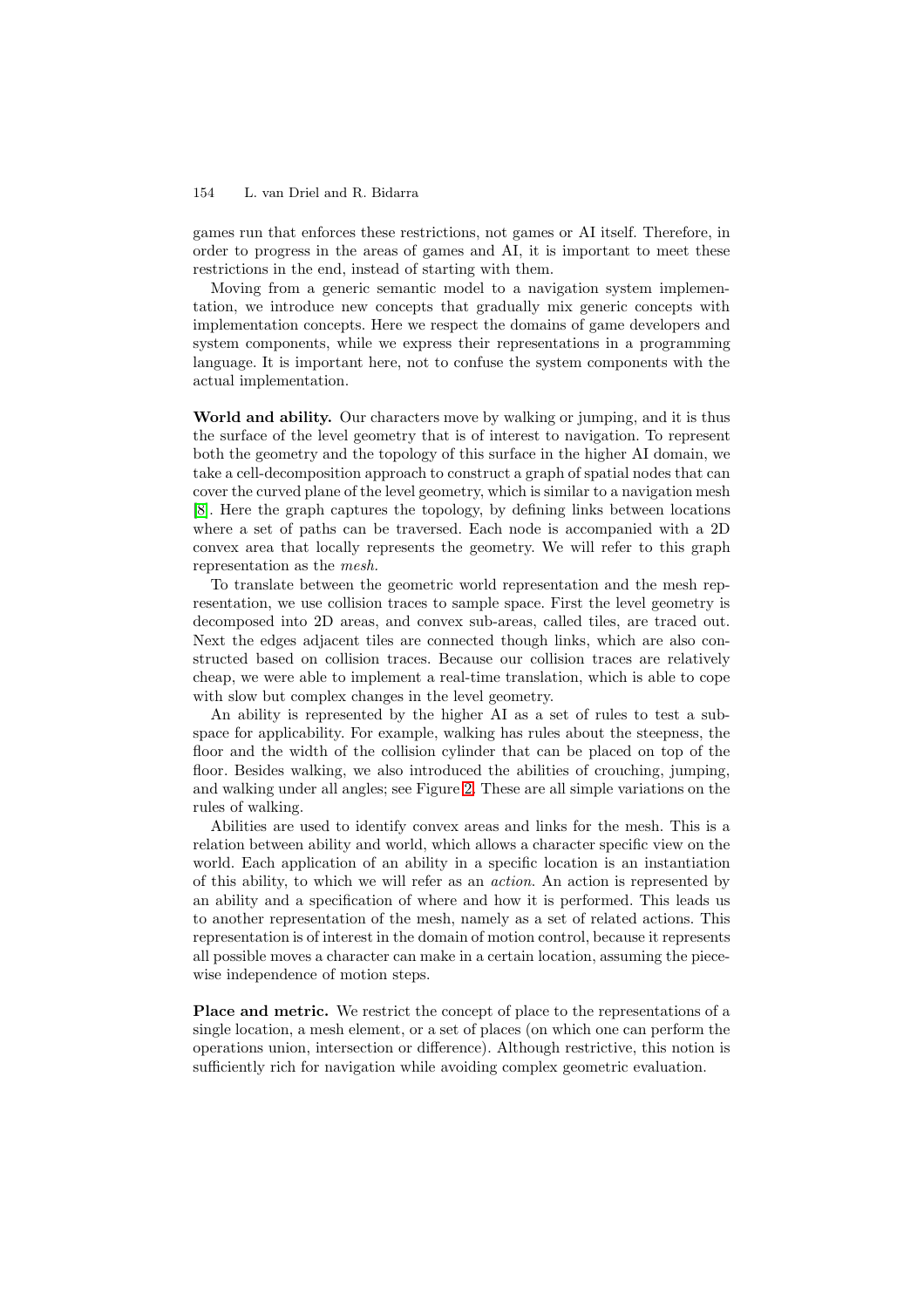

**Fig. 2.** Screen shot of a spider-like AI character traversing a path (red line) across connected cubes (green). The walkable areas (blue) of the mesh are based on the character's ability to walk under all angles.

<span id="page-9-1"></span>

**Fig. 3.** Screen shot depicting the mesh nodes (red/blue) surrounding two cubes (green). The mesh is colored according to the vision of the AI character (gray) standing in the middle (red is high visibility).

<span id="page-9-0"></span>Our approach offers metrics to evaluate e.g. distance, visibility, cover, and also operators on metrics. The distance metric evaluates a link by its Euclidean length and an area by its average diameter. To evaluate the visibility metric, we sample points on a link or in an area, and move a phantom character to the position of these samples to perform a set of ray casts from the eyes of an enemy character to the phantom body. Figure 3 shows a screen shot of the visual representation of the visibility metric.

Based on the visibility metric, we define cover by evaluating local visibility change, e.g. by assuming that positions with good cover are well hidden and close to other high visibility positions. To create [mo](#page-9-1)re complex metrics, we use the operator metric to combine primitive metrics like distance and visibility. Here we found linear combination and maximum component to be most useful.

Places become a powerful tool for defining paths when we create places based on a metric. For example, an AI character that is under attack needs a covered position to recover. By providing a path that leads to a covered place, we have the AI character move to safety.

Path. The concept of path is the combining element of the navigation system. It is represented by the higher AI as a navigation problem based on a place and metric, and by the motion controller as a solution based on a sequence of actions. The translation from problem to solution is the search for a feasible path, which we approach by performing  $A^*$  graph search on the mesh graph. The problem is defined by a start and end place, and a metric. The graph search start and end node are determined by evaluating start and end place. The area nodes and link edges weight are based on the metric. Finally a sequence of actions is derived by fitting an action to each area and link.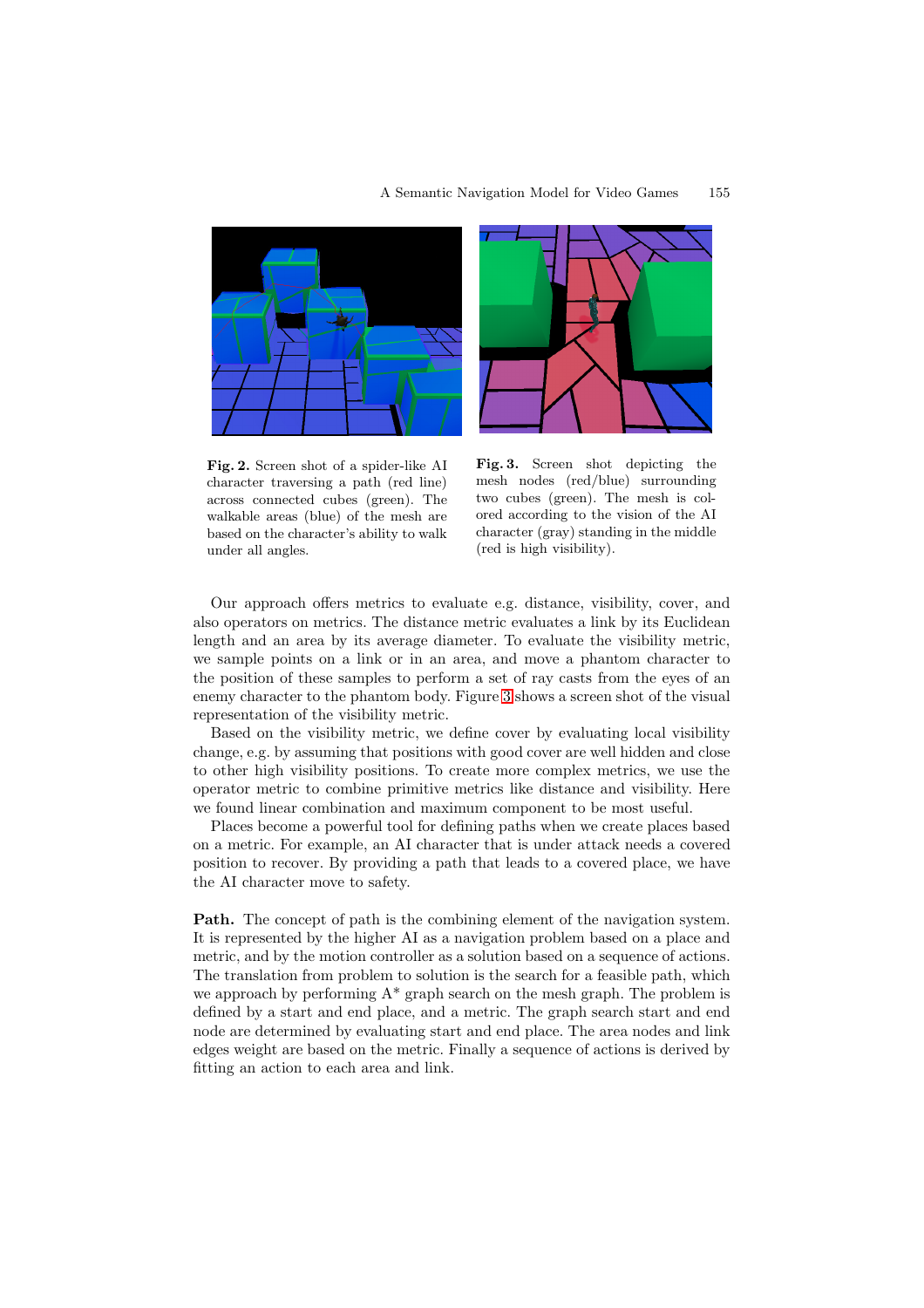

Fig. 4. While placing level components (green), the level designer is made constantly aware of the navigation space. Convex walkable areas (orange) are connected through walk links (purple) and jump links (yellow).

#### <span id="page-10-1"></span>**4.2 Results**

A prototype navigation system based on our semantic navigation model has been built as an AI sub-system for the Unreal Engine 3. This prototype focuses on navigation for action-adventure games. The AI system in these games has to provide resistance in combat situations and assist in the story line. This includes on-surface navigation in a 3D world with strategic and scripted paths of a high quality. Navigation instructions were generated by a state-based system, and motion instructions were executed by a physics-based motion system.

Previously, designing a game environment did not only require the designer to place geometry, but also to iteratively add annotations for the AI followed by run-time testing of player and AI movement and interaction. By implementing real-time concept translation in our prototype, designers gain insight in the AI's abilities and understanding while shaping the game environment; see Figure 4. This allows for much less annotation and testing during the design phase.

While many concepts are already present in our engine, the explicit definition of these concepts allows a much sharper separation of scripted AI and motion control. The introduction of new concepts and the wrapping of the existi[ng](#page-10-1) concepts made the AI system modular, so that it can be configured by simply adding and removing concepts, thus improving reusability.

In turn, navigation has been separated from the higher AI, improving robustness and making the higher AI less dependent on the low-level routines that perform the navigation. High-level AI behavior can be designed using high-level concepts that describe a characters behavior, giving programmers a natural understanding of the concepts, and supporting design of higher-level behaviors without being distracted by low-level issues.

# **5 Conclusion**

<span id="page-10-0"></span>In this paper we argued that most current navigation subsystems in games are too biased towards very particular applications, their design strongly suffering from contamination by implementation aspects as graph search, terrain specifics,